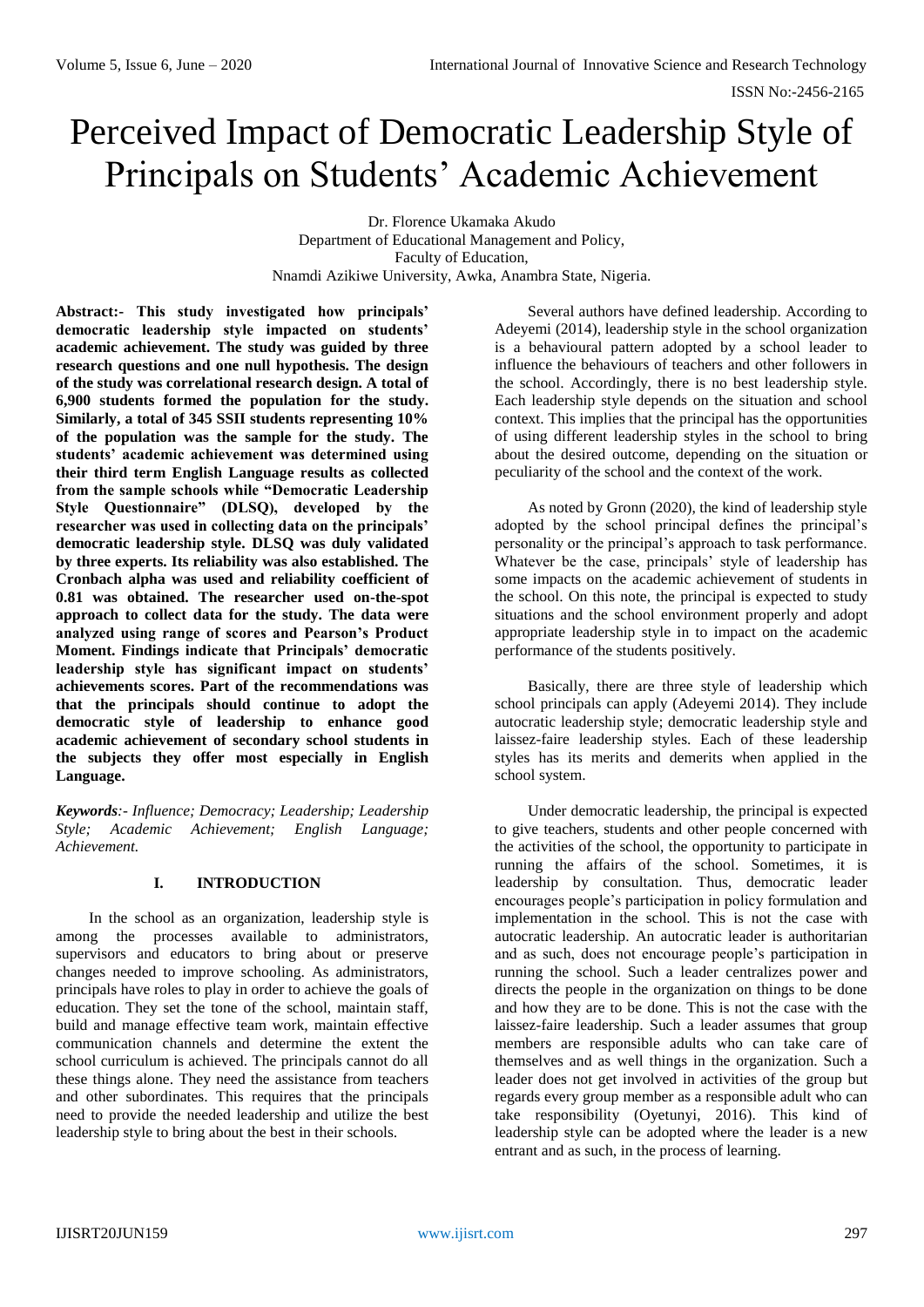The school tone reflects the personality of the school leader. A leader who can use appropriate style of leadership as situations demand can make a better school than those who cannot. Accordingly, where appropriate style is applied, it is most likely that the academic achievement of the students will be high (Adeyemi 2014). According to Ige (2001), the priority of every good school administrator is to improve the academic achievement of the students. However, some school principals are yet to appreciate the fact that school leadership style can impact either positively or negatively on students' academic activities. That is why some of them find it difficult to administer their schools effectively. According to Karen, Anderson and Wahistrong (2014), effective school leadership makes the difference in terms of improved students' learning.

In the Nigerian situation, school leadership impacts and contributes significantly to high academic achievement. Where the leadership style is effective, the students perform maximally, all things being equal. Academic achievement refers to scores students get in examinations or class work. It reflects academic accomplishment or task execution in terms of Academic function. According to Yusuf 2018) it refers to the outcome of teaching and learning.

It is not yet established that principals' style of leadership has any impact on the academic achievement of students particularly in the area this research was carried out. This is a source of worry and major concern to the researcher. In the light of this, this study was motivated by the need to determine how principals' democratic leadership style impacts on the academic achievement of the students. The focus is on the Nnewi education zone of Anambra State, Nigeria.

#### *Research Questions*

This study was guided by the following three research questions:

- What is the perceived impact of principals' democratic leadership style on the academic achievement of students in English language?
- What are the students' achievement scores in English Language?
- What perceived impact has principals' democratic leadership style on the English language achievement scores of students?

## *Hypothesis*

Ho: The perceived impact of principals' style of leadership on the academic achievement of student is not significant.

## **II. RESEARCH METHOD**

This study adopted the correlational research design. All the public secondary schools in Nnewi education zone of Anambra State were studied. A total of 6,900 students formed the population for the study. Similarly, a total of 345 SSII students representing 10% of the population was the sample for the study. The students' academic achievement was determined using their third term English Language results as collected from the sample schools. Furthermore, "Democratic Leadership Style Questionnaire" (DLSQ), developed by the researcher was used in collecting data on the principals' democratic leadership style. DLSQ was validated by three experts.

Among the experts, two were chosen for Educational Management and Policy Department while one was chosen from Measurement and Evaluation Unit of Educational Foundations Department, all in Nnamdi Azikiwe University, Awka. The comments made by the experts were used in the production of the final instrument that was used in the study. In order to establish the reliability of DLSQ, copies of the instrument were administered on 20 senior secondary II students in Awka Education zone. The Cronbach alpha was used to determine reliability index. This yields coefficient of 0.81.

In collecting data on principals' democratic leadership style, the researcher used on-the-spot approach. Follow up visits were used to retrieve from respondents that could not submit on-the-spot. The research questions were answered using range of scores and Pearson's Product Moment. The range of scores was used to answer research questions 1 and 2 while the third research question was answered using Pearson's Product Moment.

## **III. RESULTS**

Research Question 1: What is the perceived impact of principals' democratic leadership style on the academic achievement of students in English language?

| Style of         | Range of | N   | $\%$ | Remarks    |
|------------------|----------|-----|------|------------|
| Leadership       | scores   |     |      |            |
| Democratic style | $0-49$   | 103 | 30   | <b>Not</b> |
|                  | 50-100   | 242 | 70   | adopting   |
|                  |          |     |      | adopting   |

Table 1:- Students' Perception on Democratic Style of Leadership of Principals

Results in Table 1 show that 242 (70%) of the respondents with the scores ranging from 50 to 100 perceived their principals to be adopting democratic leadership style, while 103(30%) of them believed the principals are autocratic leaders.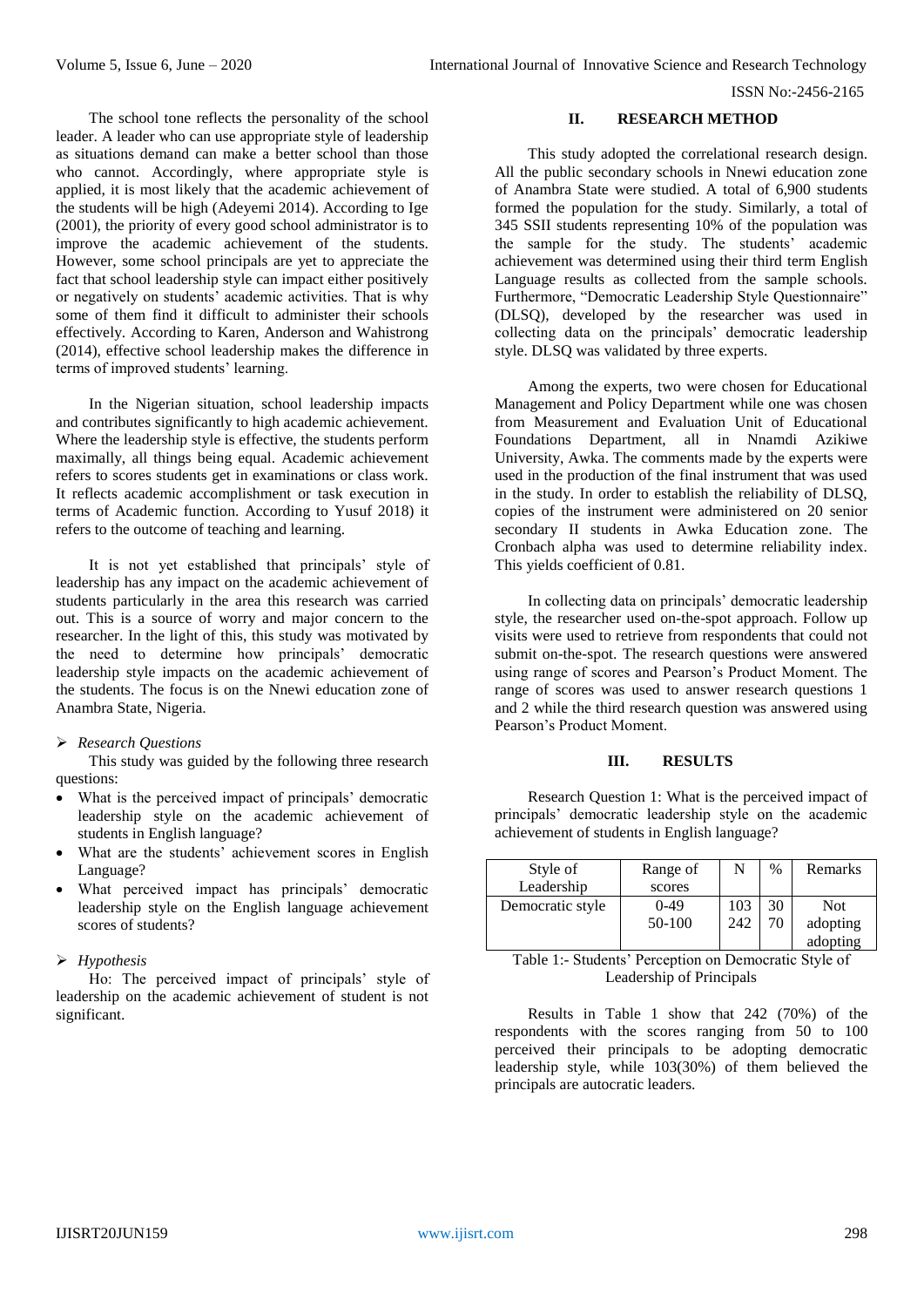Research Question2: What are the students' achievement scores in English Language?

| <b>Score</b>  |     | $\frac{6}{9}$ | <b>Remarks</b> |
|---------------|-----|---------------|----------------|
| <b>Ranges</b> |     |               |                |
| $0 - 39$      | 30  | 2.1           | P.A.           |
| 40-49         | 50  | 13.4          | F.A.           |
| 50-69         | 133 | 47.4          | G.A            |
| 70-100        | 32  |               | V.G.A.         |

**Key:** P.A. =Poor Achievement; F.A.= Fair Achievement; G.O.=Good Achievement; V.G.A.= Very Good Achievement.

Table 2:- Students' Achievement Scores in English Language

Results in Table 2 indicated that 132 (47.1%) of the students with the scores ranging from 70 to 100 have very good achievement in English language, while 133(47.4%) who scored between 50 and 69 have good achievement whereas only 50  $(13.4\%)$  and 30  $(2.1\%)$  of the students respectively have poor achievement in English language.

Research Question 3: What perceived impact has principals' democratic leadership style on the English language achievement scores of students?

| <b>Source of variation</b> |      | <b>Perceptions r</b> | Achievement r | Remark                 |
|----------------------------|------|----------------------|---------------|------------------------|
| Perceptions                | '921 | .00                  |               | <b>Positive Impact</b> |
| Achievements               | 921  |                      | .00           |                        |

Table 3:- Pearson's r on Students' Perception on Principals' Democratic Style and their Achievement Scores in English Language

As indicated in Table 3, the respondents perceived that principals' democratic leadership style impacted positively on the English language achievement scores of students.

**Testing Null Hypothesis:** The perceived impact of principals' style of leadership on the academic achievement of student is not significant.

| г | $\mathbf{r}$<br>UULIL | nе | $\mathbf{r}$ | mark |
|---|-----------------------|----|--------------|------|
|   | ت                     |    |              | N    |

 $S =$ Significant

Table 4:- Students' Perception Scores on Principals' Democratic Style and their English Language Achievement Scores in Probability table of r

Results in Table 4 indicated that at 0.05 level of significance and 344 df, the calculated r 0.57 is greater than the critical r 0.19. Therefore the null hypothesis is rejected. The kind of influence principals' democratic style has on students' achievements in English language in secondary schools is significant.

*Results*

The major results of the study are as follows:

- Greater number 242 (70%) of the students perceived that their principals adopt democratic leadership style.
- Majority of the students 133(47.4%) have good achievement in English language.
- The democratic leadership style of the principals impacted positively on the students' achievement scores.
- Principals' democratic leadership style has significant impact on students' achievements scores.

#### **IV. DISCUSSION OF FINDINGS**

The study disclosed that secondary school principals in Nnewi education zone of Anambra state adopted the democratic leadership style in their various schools as perceived by the students. The finding of the study was not in line with Kumar (2020) who found that laissez-faire leadership is the most prevalent leadership styles used by secondary schools. However, the study was in tandem with the findings of Canivel (2010) who found out among others that the most prevalent style of leadership adopt by secondary school principal is the democratic style of leadership.

The study further revealed that majority of the students have good achievement in English language. These were represented by a higher percentage of scores recorded by the students. The reason for the good academic achievement of the students in English language as indicated by the findings could be as a result of the leadership style adopted by principals. The study disclosed that there is positive and significant influence of the democratic leadership style of principals on the academic achievement of secondary school students in English language. This finding is in line with Ibrahim and Al-Tanaji (2013) who found out that there is a positive and significant influence of democratic leadership style of principals on good academic achievement of the students.

The study was also in line with Nyagaka and Odongo (2013) who found out that there is a significant relationship between democratic style of initiating structure of the principals and the academic achievement of students. Though the current study focused on influence while the former was a relationship study, the point is that the good academic achievement of the students in English language is attributable to the democratic style of leadership the principals adopt. In democratic leadership style, the leader builds trust, respect and commitment. The democratic leader affords people a say in decisions that affect their goals and how they do their work, it drives up flexibility, responsibility and keeps morale high. Thus the teachers' morale would have been high which might have led to their commitment towards teaching which ultimately led to the good achievement of students in the two core subjects; English language and Mathematics.